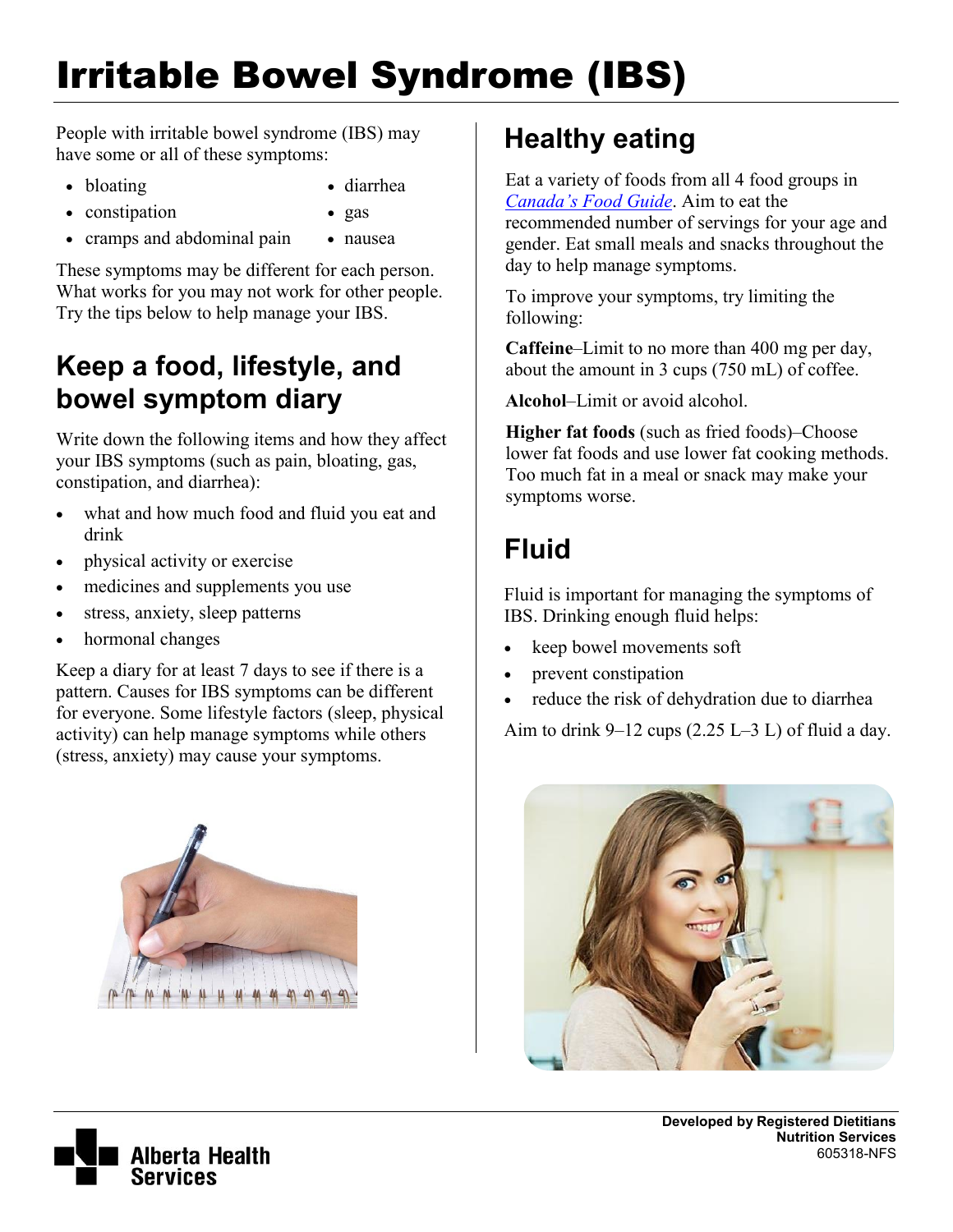# **Fibre**

There are 2 main types of fibre; water insoluble and water soluble. Most high fibre foods contain both types.

#### **Water insoluble**

This type of fibre does not dissolve in water. It helps bulk up the stools. Water insoluble fibre can make IBS symptoms *worse* for some people.

#### Examples:

wheat bran, corn bran, and the skins and seeds of fruits and vegetables.

#### **Water soluble**

This type of fibre dissolves in water to form a gel. It helps absorb water in the bowel which can reduce diarrhea. It can soften stools to reduce constipation. Water soluble fibre may be better tolerated by people with IBS.

Examples:

oat bran, oatmeal, ground flax seed, chia seeds, barley, applesauce, pears, sweet potatoes, and psyllium.

#### **Increasing fibre intake**

It can take days or weeks for your body to get used to a higher fibre intake. Slowly increase the amount of fibre you eat and how often you eat higher fibre foods to prevent cramping, bloating, and gas.

Once your body adjusts to how much fibre you eat, try to eat about the same amount of fibre each day.

The following foods are sources of fibre that may or may not be tolerated:

- legumes and lentils
- nuts and seeds
- wheat bran and corn bran

# **Fibre supplements**

If you can't get enough fibre from foods, fibre supplements may help. Fibre supplements come in several forms–powder, capsule, tablet or "chew". Cereals, snack and protein bars, and yogurts, may have added fibre supplements in them.

Many fibre supplements are meant to treat occasional constipation. Talk to your healthcare provider if you take these products.

- Read labels to see how much fibre is in one serving of the fibre supplement or the food item. Take the amount that your care provider suggests.
- Fibre supplements need fluid to make them work. Drink the amount of fluid suggested by your healthcare provider or the amount suggested on the supplement package.
- Fibre supplements can cause gas, cramps, and bloating. Start with small amounts and slowly increase to the amount that you tolerate.

These fibre supplements may be helpful in managing IBS symptoms:

- **Psyllium**–a source of water soluble fibre, also known as psyllium husk.
- **Flaxseed** (ground)–a source of water soluble fibre, can be added to other foods.

The fibre supplement **inulin** may cause gas and bloating for some people. Inulin can be found in foods with added fibre or on its own as a supplement.

### **Laxatives**

Use laxatives only if your doctor suggests them.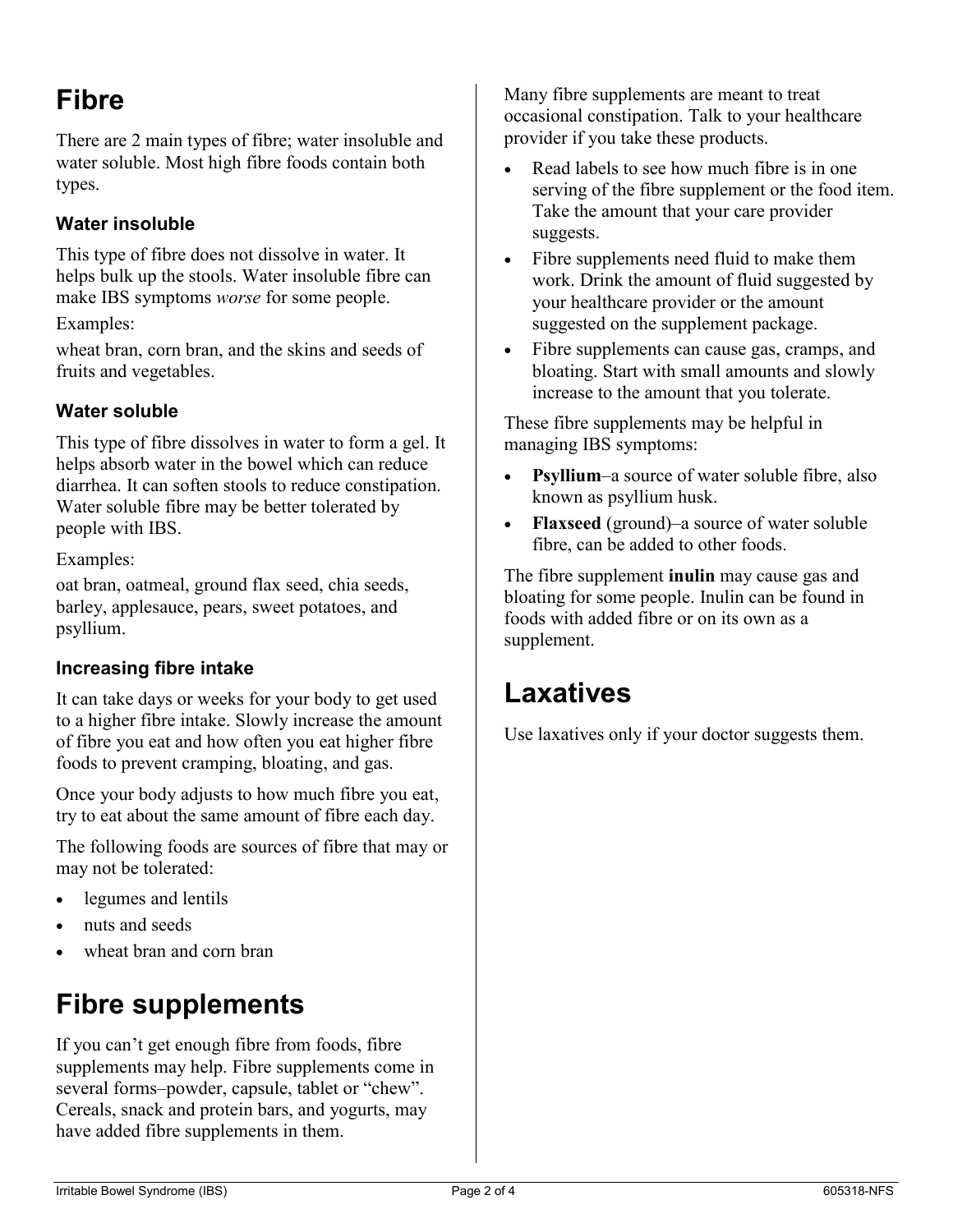### **Fructose**

Fructose is a natural sugar found in many foods. It may be added to foods in the form of glucosefructose (high fructose corn syrup). Foods with high amounts of fructose may cause diarrhea in some people. Limit high sugar foods such as fruit juice, honey, fruit drinks, pop, candy, and other foods made with glucose-fructose.

Some people may need to limit the amount of fruit they eat at one time. If fruit bothers you, eat smaller portions. For example, try eating half the amount you usually eat.

# **Sugar alcohols**

Sugar alcohols are found in fruits such as apricots, nectarines, pears, and apples. The food industry also makes them to use as sugar substitutes. The sugar alcohols sorbitol, xylitol, mannitol, and others are found in sugar-free foods, candy, and gum. Sugar alcohols cause IBS symptoms in some people.

### **Lactose**

Lactose is the natural sugar in milk and milk products. Some people may have trouble breaking down lactose and have symptoms like gas, bloating, cramping, and diarrhea shortly after drinking milk or eating milk products. Try the tips below:



- Try foods labeled as "low lactose or lactosefree", including lactose-free milk.
- Use lactase enzyme pills or drops when you eat milk products. The enzyme helps digest lactose.
- Hard cheese, yogurt, or cottage cheese may be better tolerated than fluid milk. Have small amounts of these foods with meals and snacks.
- Plant-based beverages, made from plant foods such as soy, rice or almond, are lactose-free. Choose unsweetened products that have added calcium and vitamin D and have been labeled "fortified" or "enriched".

Milk and foods made from milk provide calcium and vitamin D, which help to build strong bones.

Talk to your healthcare provider to find ways to add calcium and vitamin D to your diet if you aren't getting enough*.*

### **Other foods**

Some people have a hard time digesting some of the foods below. To improve symptoms, try eating smaller portions than you normally eat of the foods listed below:

- asparagus
- barley
- beets
- broccoli
- Brussels sprouts
- cabbage
- cashews
- garlic
- globe artichokes
- Jerusalem artichokes
- leeks
- legumes (dried cooked beans, peas, lentils, and soy)
- onions
- pistachios
- rye
- shallots
- wheat
- zucchini